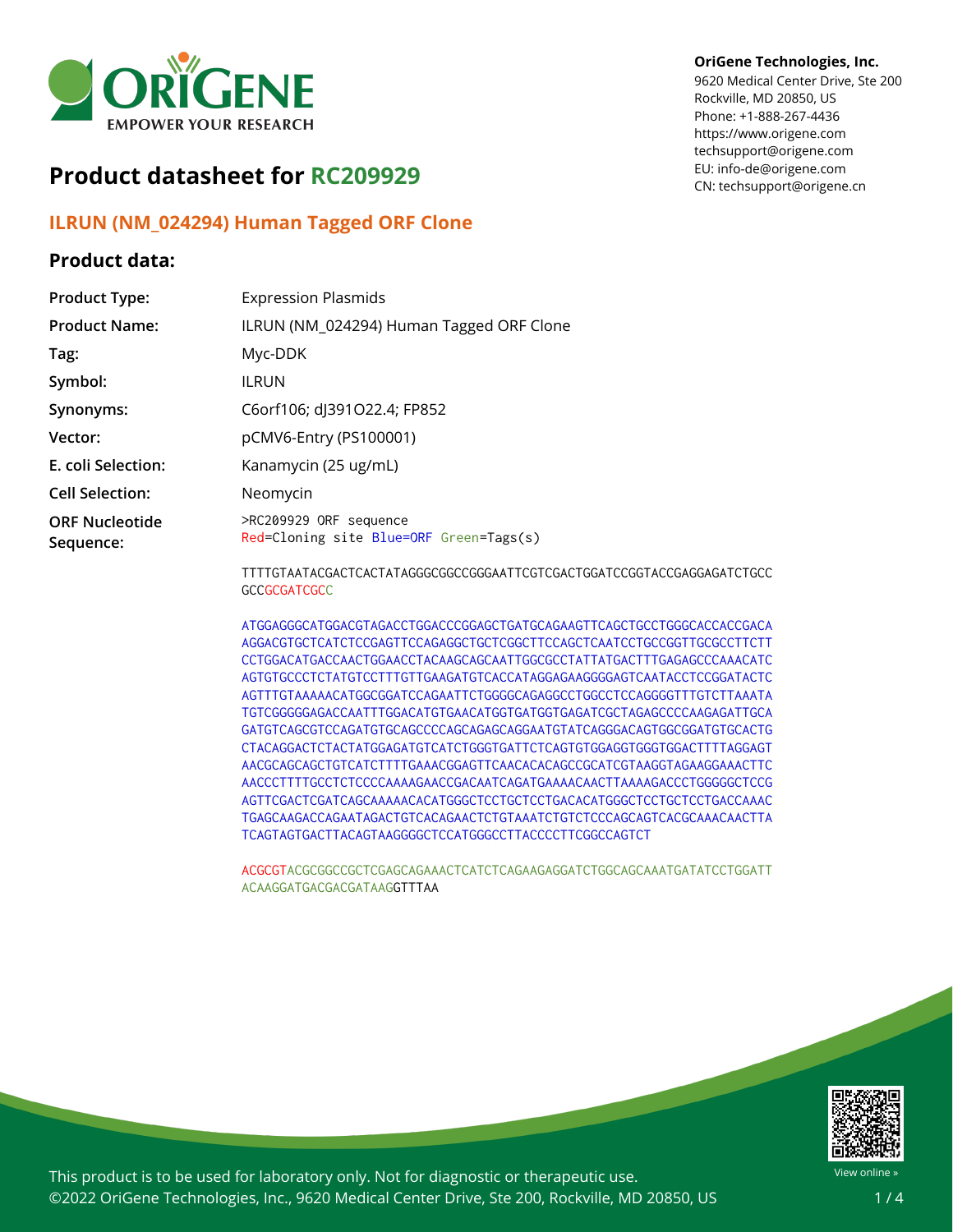



\* The last codon before the Stop codon of the ORF

#### **Plasmid Map:**



**ACCN:** NM\_024294

This product is to be used for laboratory only. Not for diagnostic or therapeutic use. ©2022 OriGene Technologies, Inc., 9620 Medical Center Drive, Ste 200, Rockville, MD 20850, US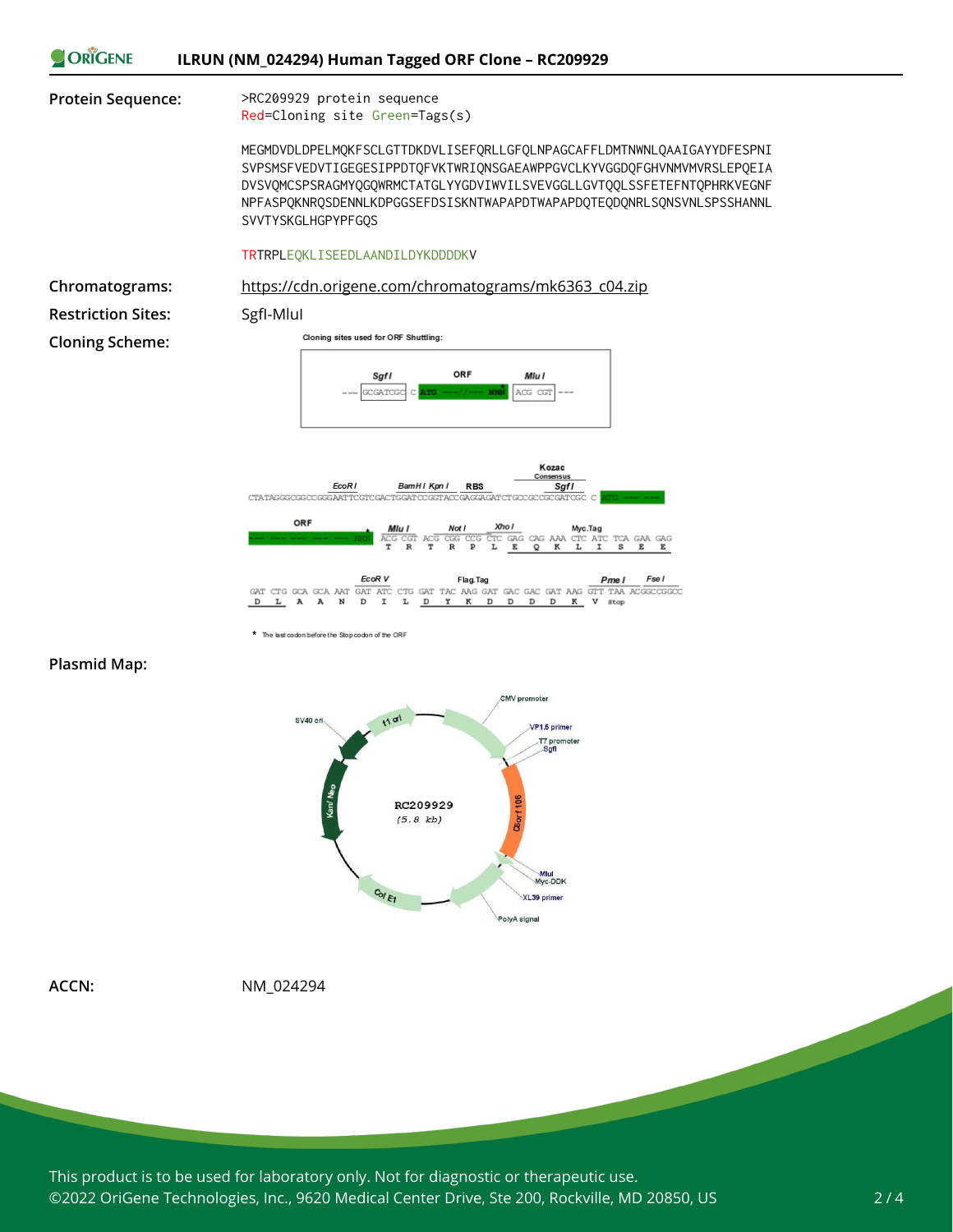| ORIGENE                       | ILRUN (NM_024294) Human Tagged ORF Clone - RC209929                                                                                                                                                                                                                                                                                                                                                                                                 |
|-------------------------------|-----------------------------------------------------------------------------------------------------------------------------------------------------------------------------------------------------------------------------------------------------------------------------------------------------------------------------------------------------------------------------------------------------------------------------------------------------|
| <b>ORF Size:</b>              | 894 bp                                                                                                                                                                                                                                                                                                                                                                                                                                              |
| <b>OTI Disclaimer:</b>        | The molecular sequence of this clone aligns with the gene accession number as a point of<br>reference only. However, individual transcript sequences of the same gene can differ through<br>naturally occurring variations (e.g. polymorphisms), each with its own valid existence. This<br>clone is substantially in agreement with the reference, but a complete review of all prevailing<br>variants is recommended prior to use. More info      |
| <b>OTI Annotation:</b>        | This clone was engineered to express the complete ORF with an expression tag. Expression<br>varies depending on the nature of the gene.                                                                                                                                                                                                                                                                                                             |
| Components:                   | The ORF clone is ion-exchange column purified and shipped in a 2D barcoded Matrix tube<br>containing 10ug of transfection-ready, dried plasmid DNA (reconstitute with 100 ul of water).                                                                                                                                                                                                                                                             |
| <b>Reconstitution Method:</b> | 1. Centrifuge at 5,000xg for 5min.<br>2. Carefully open the tube and add 100ul of sterile water to dissolve the DNA.<br>3. Close the tube and incubate for 10 minutes at room temperature.<br>4. Briefly vortex the tube and then do a quick spin (less than 5000xg) to concentrate the liquid<br>at the bottom.<br>5. Store the suspended plasmid at -20°C. The DNA is stable for at least one year from date of<br>shipping when stored at -20°C. |
| RefSeq:                       | NM 024294.4                                                                                                                                                                                                                                                                                                                                                                                                                                         |
| <b>RefSeq Size:</b>           | 4433 bp                                                                                                                                                                                                                                                                                                                                                                                                                                             |
| <b>RefSeq ORF:</b>            | 897 bp                                                                                                                                                                                                                                                                                                                                                                                                                                              |
| Locus ID:                     | 64771                                                                                                                                                                                                                                                                                                                                                                                                                                               |
| <b>UniProt ID:</b>            | Q9H6K1                                                                                                                                                                                                                                                                                                                                                                                                                                              |
| <b>Cytogenetics:</b>          | 6p21.31                                                                                                                                                                                                                                                                                                                                                                                                                                             |
| MW:                           | 32.9 kDa                                                                                                                                                                                                                                                                                                                                                                                                                                            |
| <b>Gene Summary:</b>          | Negative regulator of innate antiviral response. Blocks IRF3-dependent cytokine production<br>such as IFNA, IFNB and TNF (PubMed:29802199). Interacts with IRF3 and inhibits IRF3<br>recruitment to type I IFN promoter sequences while also reducing nuclear levels of the<br>coactivators EP300 and CREBBP (PubMed:29802199).[UniProtKB/Swiss-Prot Function]                                                                                      |

This product is to be used for laboratory only. Not for diagnostic or therapeutic use. ©2022 OriGene Technologies, Inc., 9620 Medical Center Drive, Ste 200, Rockville, MD 20850, US

**Contract Contract Contract**